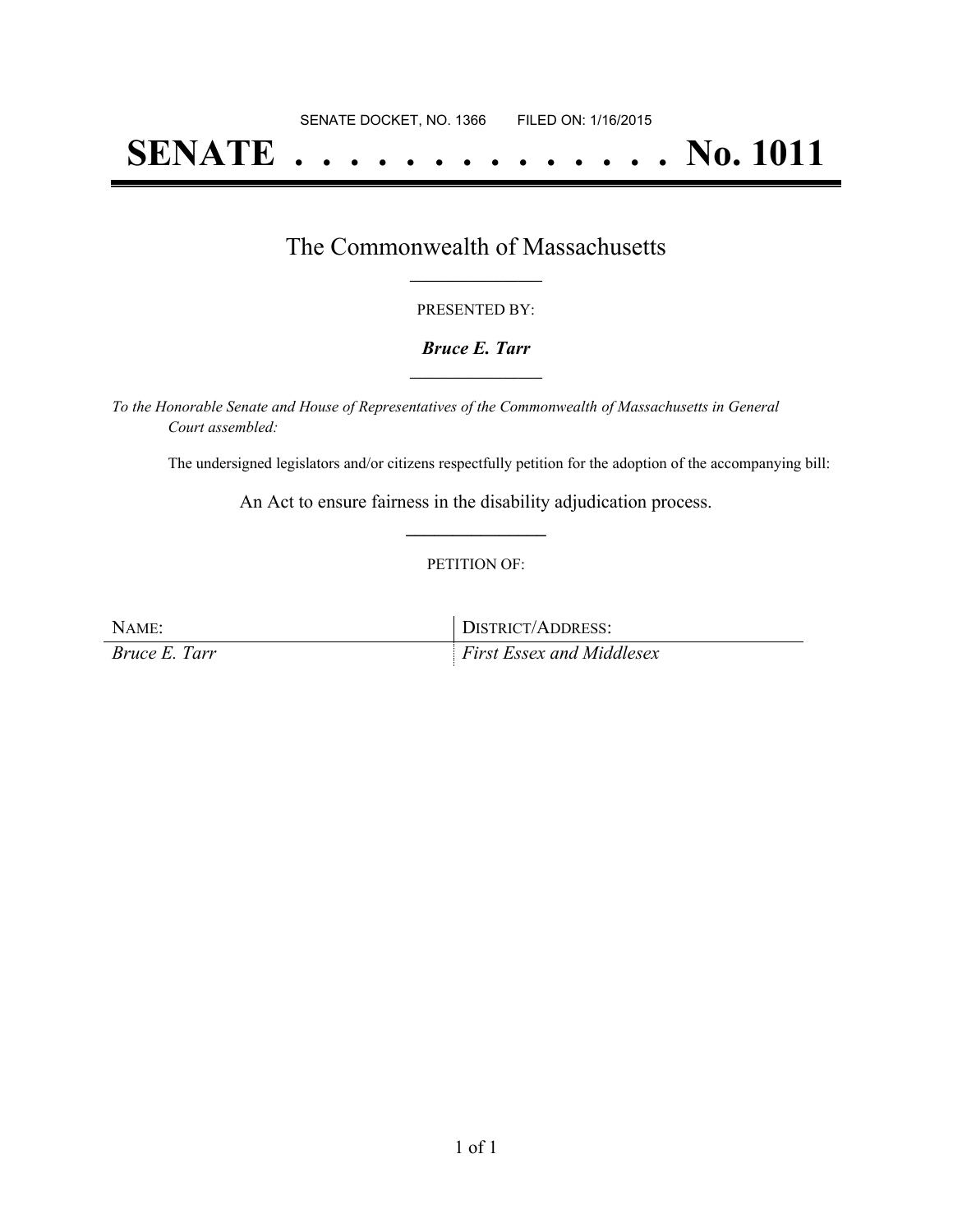## SENATE DOCKET, NO. 1366 FILED ON: 1/16/2015

## **SENATE . . . . . . . . . . . . . . No. 1011**

By Mr. Tarr, a petition (accompanied by bill, Senate, No. 1011) of Bruce E. Tarr for legislation to ensure fairness in the disability adjudication process. Labor and Workforce Development.

### [SIMILAR MATTER FILED IN PREVIOUS SESSION SEE SENATE, NO. *894* OF 2013-2014.]

## The Commonwealth of Massachusetts

**In the One Hundred and Eighty-Ninth General Court (2015-2016) \_\_\_\_\_\_\_\_\_\_\_\_\_\_\_**

**\_\_\_\_\_\_\_\_\_\_\_\_\_\_\_**

An Act to ensure fairness in the disability adjudication process.

Be it enacted by the Senate and House of Representatives in General Court assembled, and by the authority *of the same, as follows:*

1 SECTION 1. Section 14 of Chapter 152 of the General Laws, as appearing in the 2014

2 Official Edition, is hereby amended by inserting after subsection (1)(b) the following additional

3 new paragraph:-

 For the purposes of this section, if an insurer contests the total permanent disability of an employee after that decision has been fully and finally adjudicated in favor of the employee, without either evidence of improvement in the condition of the employee, evidence that the employee has been working or otherwise behaving in a manner inconsistent with a total and permanent disability, or evidence of a significant advancement in medical science that has a substantial likelihood of affecting the total and permanent disability of the employee, more than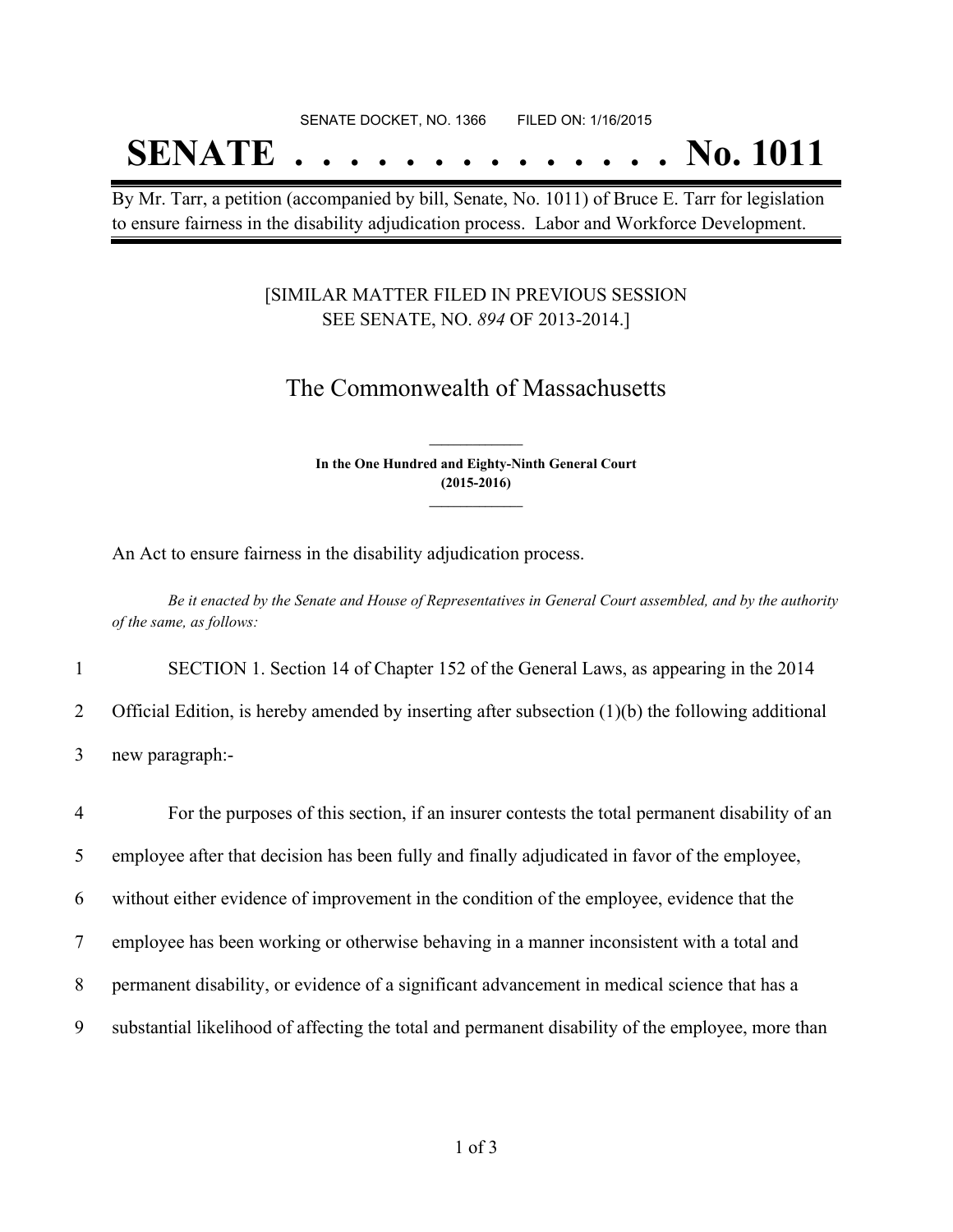once in any five-year period, that contest shall be considered an action not based on reasonable grounds.

| 12 | SECTION 2. Section 24 of Chapter 152 of the General Laws is hereby amended by                      |
|----|----------------------------------------------------------------------------------------------------|
| 13 | inserting at the end thereof the following new subsection:-                                        |
| 14 | "All bills submitted pursuant to adjudication under this chapter shall be paid within 30           |
| 15 | days unless good cause for delay is shown before 30 days has elapsed. Any payments made after      |
| 16 | the initial 30-day period shall include payment of the prevailing rate of interest".               |
| 17 | SECTION 3. Section 11 of Chapter 152 of the General Laws is hereby amended by                      |
| 18 | inserting at the end the following paragraphs:-                                                    |
| 19 | "All such hearings shall be recorded either by tape-recorder or by video and copies or             |
| 20 | transcriptions made available to the parties for a reasonable fee not exceeding the costs of labor |
| 21 | and materials. On motion from the employee and when information of a personally sensitive          |
| 22 | nature is being discussed, the member may close the proceeding to the parties and family           |
| 23 | members of the employee."                                                                          |
| 24 | SECTION 4. Section 8 of Chapter 152 of the General Laws is hereby amended by                       |
| 25 | striking subsection 2(d) in its entirety; and further, by striking in Section 2 in line 89 the     |
| 26 | following words:- "For purposes of clause (d) of this section, any termination of an employee      |
| 27 | within one year of resumption of work with his prior employer will be presumed to be for the       |
| 28 | reason that the employee was physically or mentally incapable of performing the duties required    |
| 29 | by the job or that the job was unsuitable for the employee, unless the insurer demonstrates the    |
| 30 | contrary by a preponderance of evidence at a subsequent proceeding".                               |

of 3